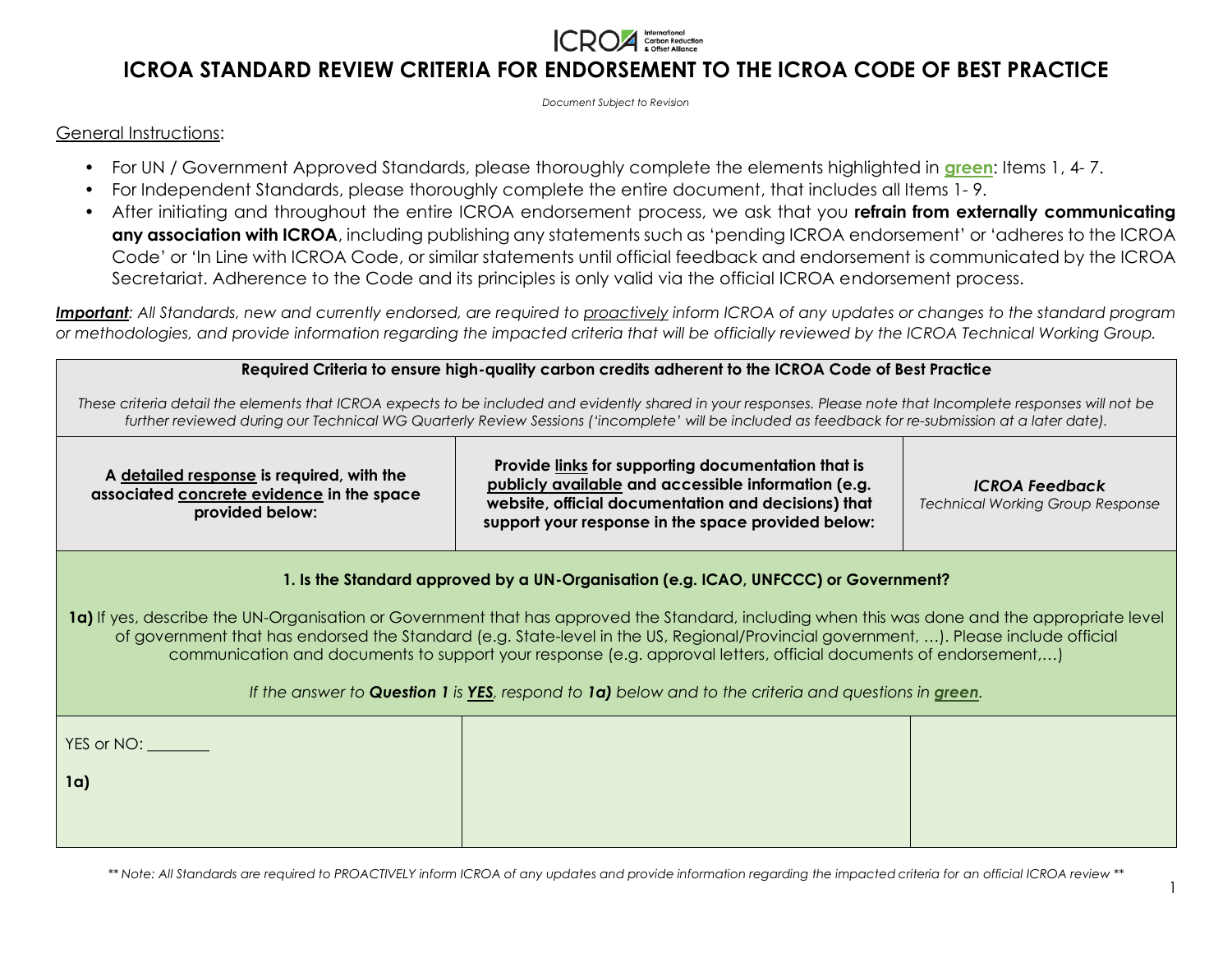

*Document Subject to Revision*

| 2. Independence                                                                                                                                                                                                                                                                                                                                                                                                                                                                                                                                                                                                     |                                                                                                                       |  |  |
|---------------------------------------------------------------------------------------------------------------------------------------------------------------------------------------------------------------------------------------------------------------------------------------------------------------------------------------------------------------------------------------------------------------------------------------------------------------------------------------------------------------------------------------------------------------------------------------------------------------------|-----------------------------------------------------------------------------------------------------------------------|--|--|
| The Standard is designed and managed by an independent organisation or group of organisations.                                                                                                                                                                                                                                                                                                                                                                                                                                                                                                                      |                                                                                                                       |  |  |
|                                                                                                                                                                                                                                                                                                                                                                                                                                                                                                                                                                                                                     | 2a) Provide clear information regarding who designed the Standard and developed the rules.                            |  |  |
| 2a)                                                                                                                                                                                                                                                                                                                                                                                                                                                                                                                                                                                                                 |                                                                                                                       |  |  |
| 2b) Provide information to prove the independence of the Standard from the market. Ensure that a description of how the credits get to the<br>market and who are the beneficiaries and parties involved in the transaction is provided and included in your response.                                                                                                                                                                                                                                                                                                                                               |                                                                                                                       |  |  |
| 2 <sub>b</sub>                                                                                                                                                                                                                                                                                                                                                                                                                                                                                                                                                                                                      |                                                                                                                       |  |  |
|                                                                                                                                                                                                                                                                                                                                                                                                                                                                                                                                                                                                                     | 3. Governance                                                                                                         |  |  |
|                                                                                                                                                                                                                                                                                                                                                                                                                                                                                                                                                                                                                     | The Standard has a robust governance process and is well managed in a transparent manner. For example, this includes: |  |  |
| Roles and responsibilities of the organisation, management and staff that are responsible for the program, as well as the board/governing<br>structure that oversees the organisation.<br>Enforcement of rules to guard against conflict of interest by the board/governing body, management and staff.<br>Published grievance and redress mechanisms.<br>Public stakeholder consultation on the development of program rules and procedures; accounting methodologies; projects and<br>governmental programs (in the case of jurisdictional crediting); ensuring stakeholder comments are transparently addressed. |                                                                                                                       |  |  |
| 3a) Clearly describe who manages the Standard.                                                                                                                                                                                                                                                                                                                                                                                                                                                                                                                                                                      |                                                                                                                       |  |  |
| 3a)                                                                                                                                                                                                                                                                                                                                                                                                                                                                                                                                                                                                                 |                                                                                                                       |  |  |
| 3b) Describe the governance arrangements and processes in place.                                                                                                                                                                                                                                                                                                                                                                                                                                                                                                                                                    |                                                                                                                       |  |  |
|                                                                                                                                                                                                                                                                                                                                                                                                                                                                                                                                                                                                                     |                                                                                                                       |  |  |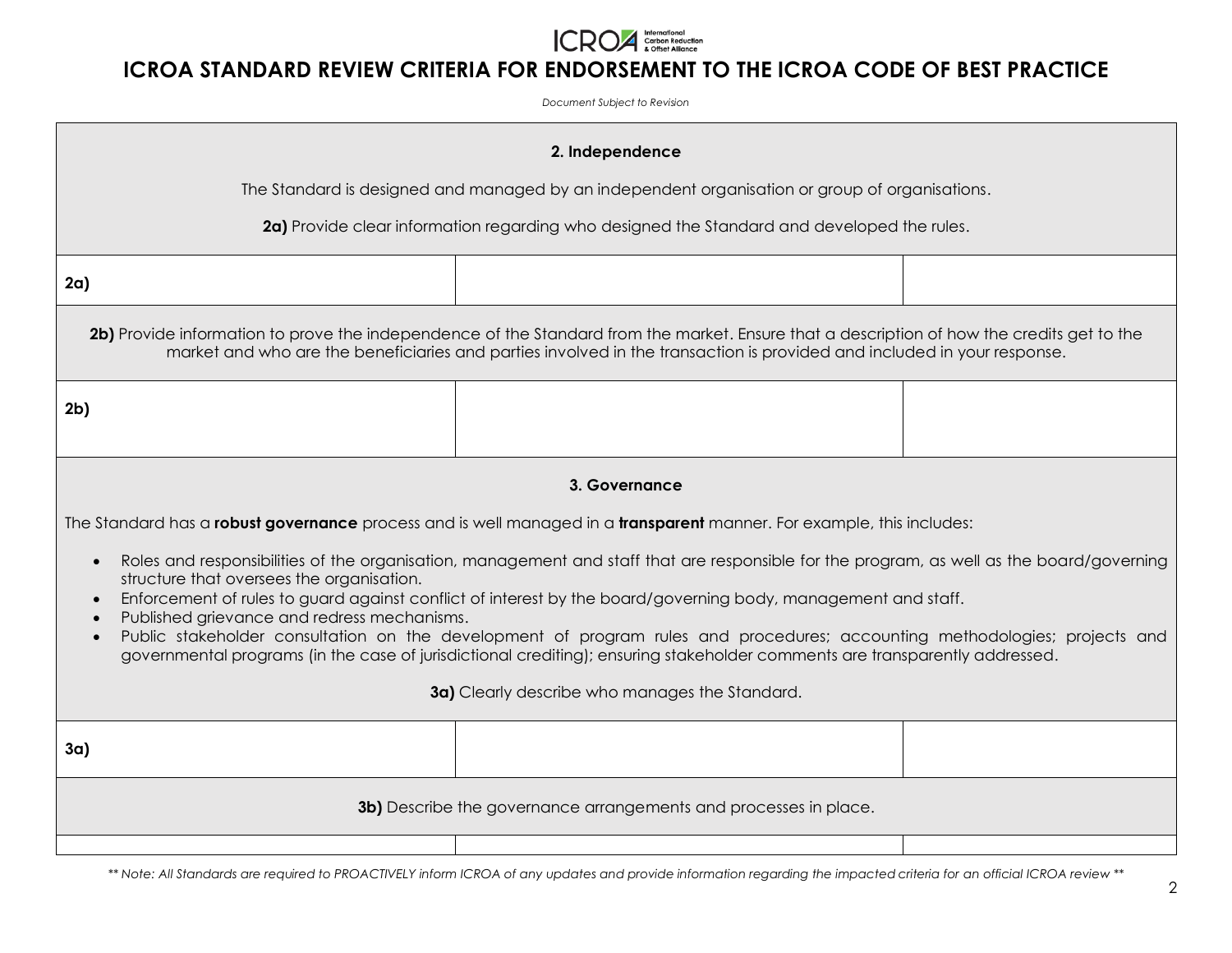

*Document Subject to Revision*

| 3d) Describe how methodologies are developed: expert involvement, conservativeness, regularity of updates, eligibility to account for progress of                                                                                                                                                                                                                                                                                                                                                                                                                                                                                                                                                                                                                                                                                                                                                                                                                                                                                                                                                                                                                                       |  |  |  |
|-----------------------------------------------------------------------------------------------------------------------------------------------------------------------------------------------------------------------------------------------------------------------------------------------------------------------------------------------------------------------------------------------------------------------------------------------------------------------------------------------------------------------------------------------------------------------------------------------------------------------------------------------------------------------------------------------------------------------------------------------------------------------------------------------------------------------------------------------------------------------------------------------------------------------------------------------------------------------------------------------------------------------------------------------------------------------------------------------------------------------------------------------------------------------------------------|--|--|--|
|                                                                                                                                                                                                                                                                                                                                                                                                                                                                                                                                                                                                                                                                                                                                                                                                                                                                                                                                                                                                                                                                                                                                                                                         |  |  |  |
| 3e) Describe the public consultation process in detail (process flow and description, parties/experts involved, etc). Include the number and type<br>of all methodologies currently validated, in draft form/under approval, upcoming/expected and expected to be removed.<br>Note that any changes or updates to the Standard, including changes to methodologies or inclusion of new methodologies must be proactively notified to the<br><b>ICROA Technical Working Group.</b>                                                                                                                                                                                                                                                                                                                                                                                                                                                                                                                                                                                                                                                                                                       |  |  |  |
|                                                                                                                                                                                                                                                                                                                                                                                                                                                                                                                                                                                                                                                                                                                                                                                                                                                                                                                                                                                                                                                                                                                                                                                         |  |  |  |
|                                                                                                                                                                                                                                                                                                                                                                                                                                                                                                                                                                                                                                                                                                                                                                                                                                                                                                                                                                                                                                                                                                                                                                                         |  |  |  |
| The Standard is linked to a <b>publicly accessible</b> registry, available internationally and in the English language, independent of the carbon credit<br>provider, that tracks issued, transferred and retired/cancelled credits to ensure uniqueness for each tonne and with the basic functionality to:<br>Provide <b>public access</b> to all underlying project/program information, including program documentation, detailed calculations, audit/<br>$\bullet$<br>verification/monitoring statements and reports and legal representations<br>Transparently tracks issuance, transfer and retirement / cancellation of units<br>$\bullet$<br>Individually identify units through <b>unique</b> serial numbers that contain sufficient information to avoid double counting (type, geography, vintage),<br>$\bullet$<br>for example voluntary credits should not be claimed for reductions from a project where there have already been compliance credits issued for<br>the same project, covering the same time period.<br>Identify unit status (issued, transferred, retired/cancelled)<br>Track and <i>trace</i> chain of custody, from creation to retirement/cancellation |  |  |  |
|                                                                                                                                                                                                                                                                                                                                                                                                                                                                                                                                                                                                                                                                                                                                                                                                                                                                                                                                                                                                                                                                                                                                                                                         |  |  |  |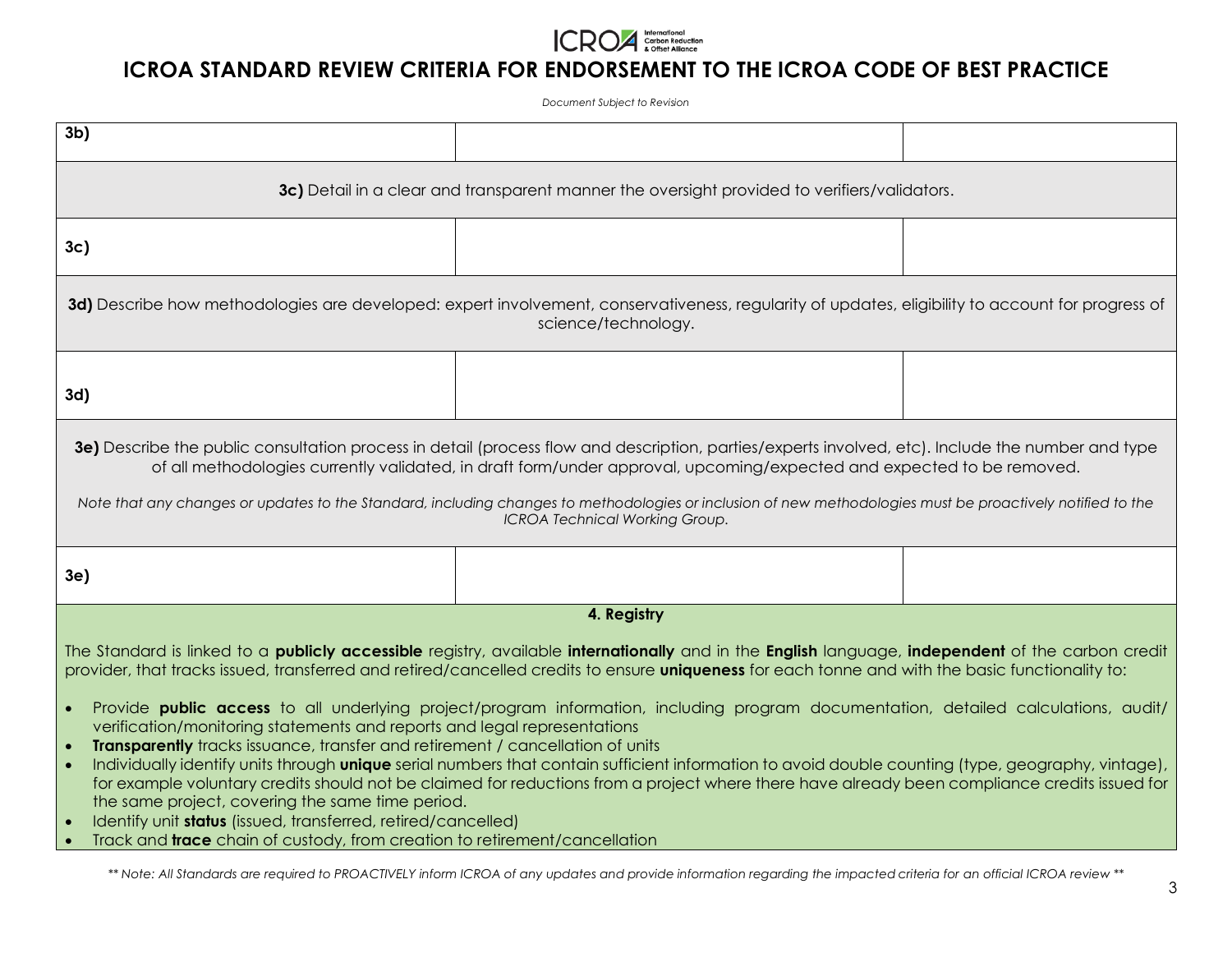

*Document Subject to Revision*

| The Standard must have a robust legal framework underpinning the created and ownership of all units issued as well as rules and procedures in |  |  |
|-----------------------------------------------------------------------------------------------------------------------------------------------|--|--|
| place to ensure that:                                                                                                                         |  |  |

- All account holders:
	- o Pass "know your customer" checks
	- o Agree to the legal requirements regarding the use of the registry, as set out in Terms of Use
- The registry:
	- o Guards against Registry Service Provider conflicts of interest
	- o Has robust registry security and provisions for regular security audits

**4a)** Provide the name of the registry provider and indicate adherence to expected registry operations and characteristics, as well as independence from the carbon credit provider and other market players.

| 4a)                                                                                                                                                                                                                                                                                                                                                                                                                                                                                           |  |  |  |
|-----------------------------------------------------------------------------------------------------------------------------------------------------------------------------------------------------------------------------------------------------------------------------------------------------------------------------------------------------------------------------------------------------------------------------------------------------------------------------------------------|--|--|--|
| 4b) Share the link to the publicly accessible registry and outline if there are any access arrangements to the registry, e.g. who can access, what<br>requirements are needed, and highlight if there are any major restrictions.                                                                                                                                                                                                                                                             |  |  |  |
| 4 <sub>b</sub>                                                                                                                                                                                                                                                                                                                                                                                                                                                                                |  |  |  |
| <b>5. Validation and Verification</b><br>The Standard requires that projects and emission reduction claims are clearly, transparently and independently validated and verified by suitably<br>qualified, independent organisations. This also includes published provisions to assess and avoid conflicts of interest for accreditation and oversight<br>of validation and verification bodies.<br>5a) Provide the details and processes of the validation and verification for the Standard. |  |  |  |
| 5a)                                                                                                                                                                                                                                                                                                                                                                                                                                                                                           |  |  |  |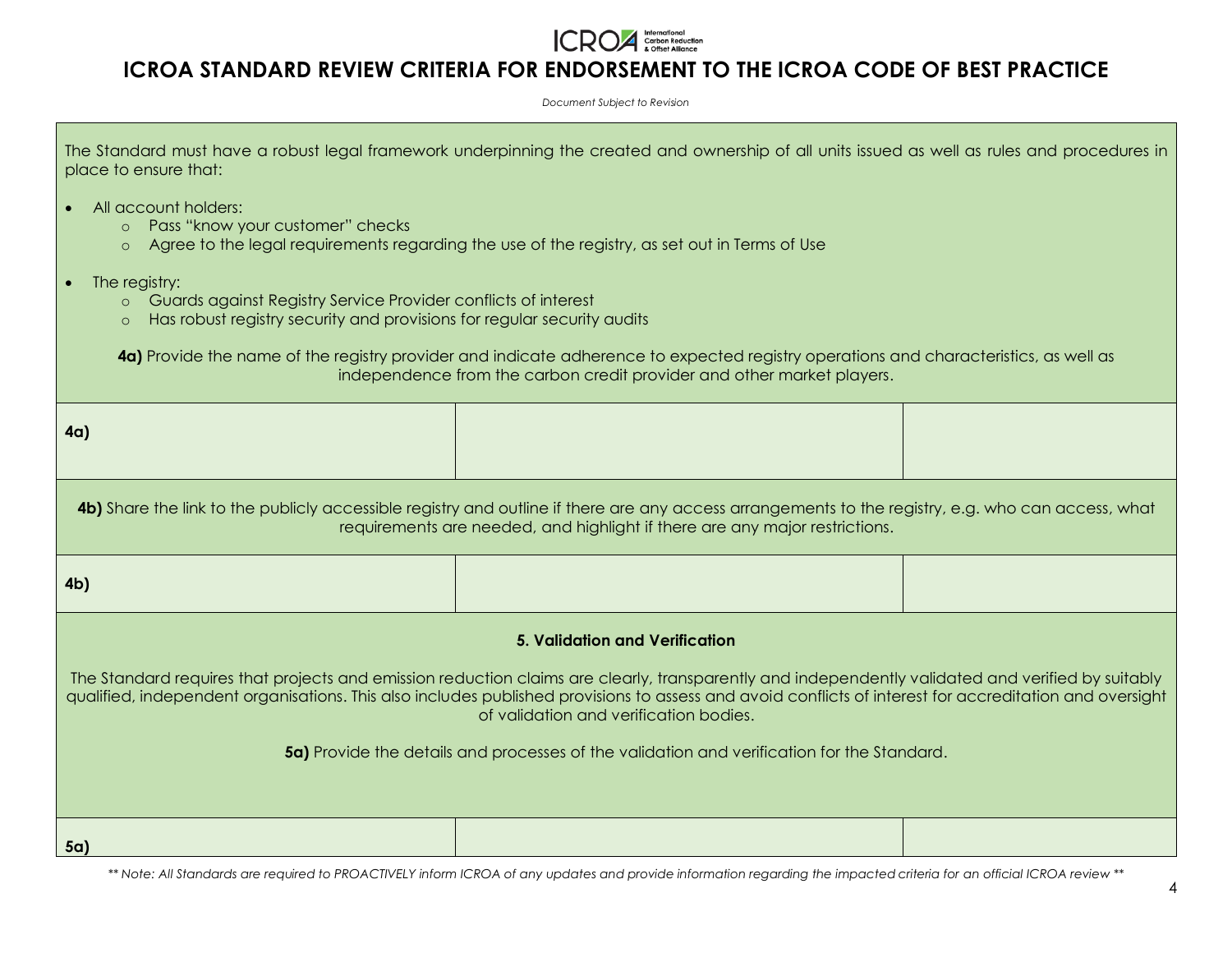

*Document Subject to Revision*

| <b>5b)</b> Provide the names of the validators and verifiers.                                                                                                                                                                                                                                                                                                                                                                                                                                                                                                                                                                                                 |  |  |  |
|---------------------------------------------------------------------------------------------------------------------------------------------------------------------------------------------------------------------------------------------------------------------------------------------------------------------------------------------------------------------------------------------------------------------------------------------------------------------------------------------------------------------------------------------------------------------------------------------------------------------------------------------------------------|--|--|--|
| 5b)                                                                                                                                                                                                                                                                                                                                                                                                                                                                                                                                                                                                                                                           |  |  |  |
| <b>6. ICROA Principles</b><br>The principles identified within ICROA's Code of Best Practice are met by the carbon credits issued under the Standard: Independently Verified,<br>Unique, Real, Permanent, Additional, Measurable.<br>These are detailed in the following sections 6a to 6g.                                                                                                                                                                                                                                                                                                                                                                   |  |  |  |
| 6a. ICROA Principles: Independently Verified<br>The principles identified within ICROA's Code of Best Practice are met by the carbon credits issued under the Standard: Independently Verified,<br>Unique, Real, Permanent, Additional, Measurable.<br>Independently Verified: All emission reductions and removals shall be verified to a reasonable level of assurance by an independent and<br>accredited third-party verifier. MRV should be conducted at the specified intervals.<br>6a) Certify that each project is independently verified – provide a clear description of all provisions and supporting evidence and example(s) to<br>showcase this. |  |  |  |
| 6a)                                                                                                                                                                                                                                                                                                                                                                                                                                                                                                                                                                                                                                                           |  |  |  |
| 6b. ICROA Principles: Unique<br>The principles identified within ICROA's Code of Best Practice are met by the carbon credits issued under the Standard: Independently Verified,<br><b>Unique</b> , Real, Permanent, Additional, Measurable.<br><b>Unique:</b> The carbon credits are only counted once and are not double issued or sold.                                                                                                                                                                                                                                                                                                                     |  |  |  |
| ** Note: All Standards are required to PROACTIVELY inform ICROA of any updates and provide information regarding the impacted criteria for an official ICROA review **                                                                                                                                                                                                                                                                                                                                                                                                                                                                                        |  |  |  |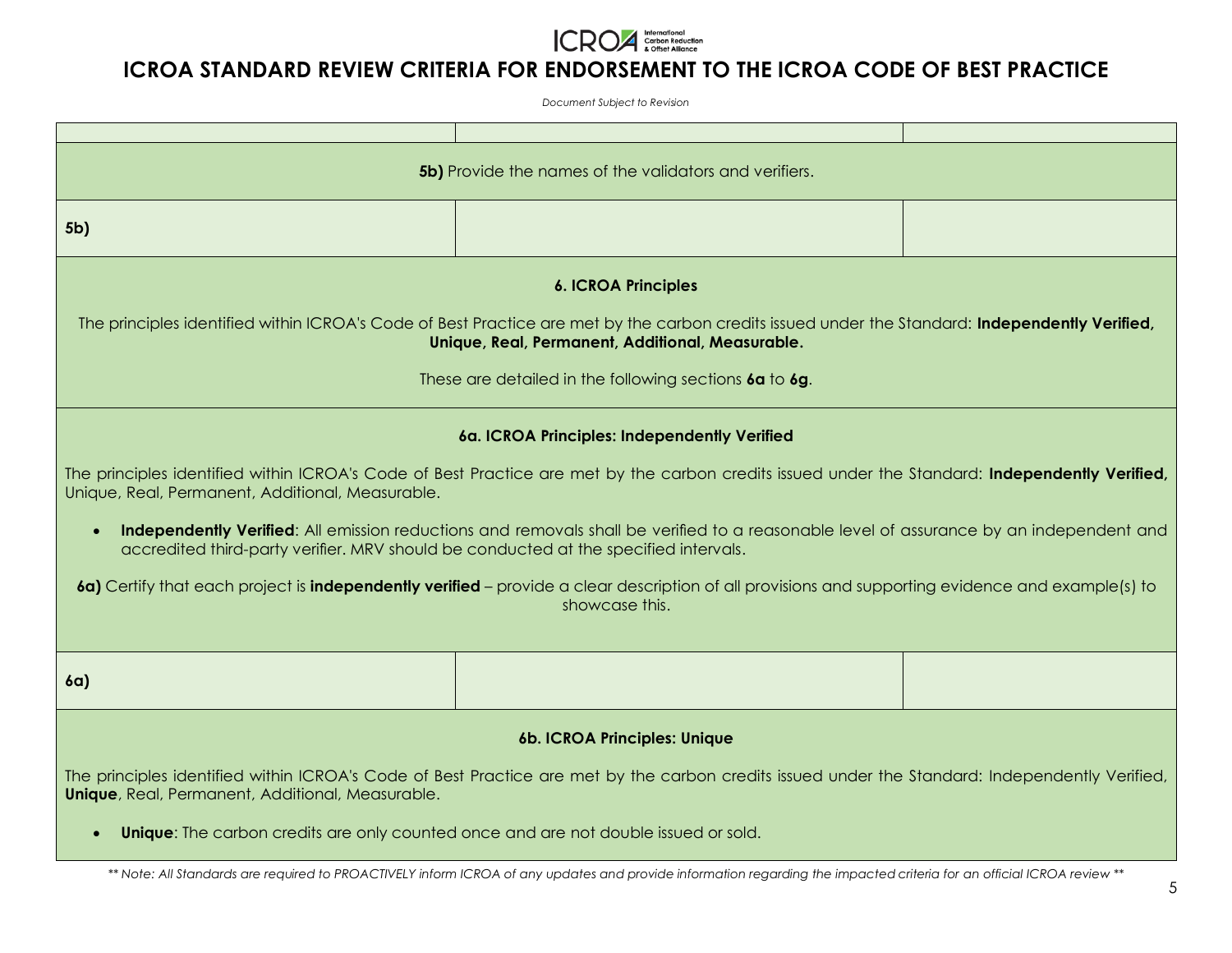

*Document Subject to Revision*

| 6b) Detail the measures in place to prevent double counting/claiming or credits and also double counting of co-benefits.                                                                                                                                                                                     |                                                                                                                                                 |  |  |
|--------------------------------------------------------------------------------------------------------------------------------------------------------------------------------------------------------------------------------------------------------------------------------------------------------------|-------------------------------------------------------------------------------------------------------------------------------------------------|--|--|
| 6 <sub>b</sub>                                                                                                                                                                                                                                                                                               |                                                                                                                                                 |  |  |
|                                                                                                                                                                                                                                                                                                              | 6c. ICROA Principles: Real                                                                                                                      |  |  |
| Unique, Real, Permanent, Additional, Measurable.                                                                                                                                                                                                                                                             | The principles identified within ICROA's Code of Best Practice are met by the carbon credits issued under the Standard: Independently Verified, |  |  |
| <b>Real:</b> All emissions reductions and removals and the project activities that generate them have genuinely taken place, they are measured,<br>monitored and verified ex-post.                                                                                                                           |                                                                                                                                                 |  |  |
| 6c) Provide details on how the Standard ensures that only real carbon reductions are credited. Provide a summary of at least one of the<br>methodologies that enables a clear demonstration of how carbon reductions are calculated and credited.                                                            |                                                                                                                                                 |  |  |
| 6c)                                                                                                                                                                                                                                                                                                          |                                                                                                                                                 |  |  |
|                                                                                                                                                                                                                                                                                                              | 6d. ICROA Principles: Real                                                                                                                      |  |  |
| The principles identified within ICROA's Code of Best Practice are met by the carbon credits issued under the Standard: Independently Verified,<br>Unique, Real, Permanent, Additional, Measurable.                                                                                                          |                                                                                                                                                 |  |  |
| Real: All emissions reductions and removals and the project activities that generate them have genuinely taken place, they are measured,<br>monitored and verified ex-post.                                                                                                                                  |                                                                                                                                                 |  |  |
| 6d) Detail if the Standard issues ex-ante carbon reductions, and if so, please indicate if it is possible to distinguish between ex-ante and ex-post<br>carbon reductions, and if the Standards allows for a transition from ex-ante to ex-post credits over time. Provide clear details of these processes. |                                                                                                                                                 |  |  |
| 6d)                                                                                                                                                                                                                                                                                                          |                                                                                                                                                 |  |  |
| 6e. ICROA Principles: Permanent                                                                                                                                                                                                                                                                              |                                                                                                                                                 |  |  |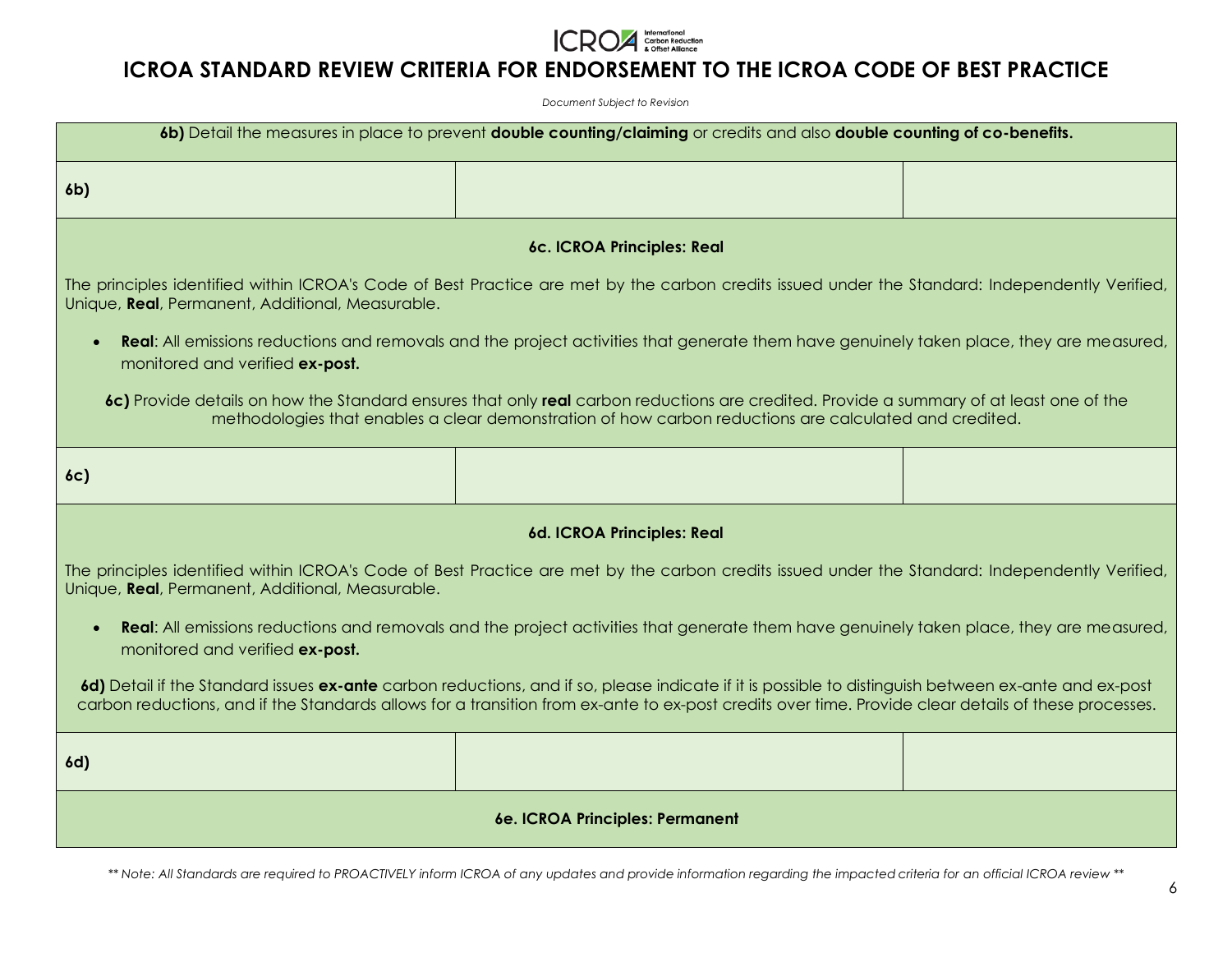

*Document Subject to Revision*

The principles identified within ICROA's Code of Best Practice are met by the carbon credits issued under the Standard: Independently Verified, Unique, Real, **Permanent**, Additional, Measurable.

• **Permanent:** Carbon credits are issued for reductions or removals that are permanent or, if they have a reversal risk, must have requirements for a multi-decadal term and a comprehensive risk mitigation to ensure the risk is minimised and compensation mechanism in place to ensure the risk is minimised, with a means to replace any units lost.

**6e)** Provide a description of the measures the Standards takes to ensure that the carbon reductions are **permanent.** Provide the rationale behind the use of buffer or contingency accounts, including the link between the Standard/Program and methodology level. Use concrete examples to describe the rationale and support your response.

**6f. ICROA Principles: Additional**

The principles identified within ICROA's Code of Best Practice are met by the carbon credits issued under the Standard: Independently Verified, Unique, Real, Permanent, **Additional**, Measurable.

• Additional: Project-based emission reductions and removals beyond what would have occurred if the project had not been carried out or that would have otherwise occurred. Projects demonstrate a conservative business as usual (BAU) scenario and must be surplus to regulatory requirements. Jurisdictional programs demonstrate additional reductions below the historical reference level.

**6f)** Provide and clearly describe the **additionality** requirements for the Standard. Make sure to also include regulatory and financial additionality of projects in your response.

**6f)** 

**6e)** 

#### **6g/h ICROA Principles: Measurable**

The principles identified within ICROA's Code of Best Practice are met by the carbon credits issued under the Standard: Independently Verified, Unique, Real, Permanent, Additional, **Measurable**.

**Measurable:** Credits are quantifiable and use recognised measurement tools, including adjustments for uncertainty and leakage, against a realistic and credible emissions baseline. Credits are credited only beyond performance against a defensible, conservative baseline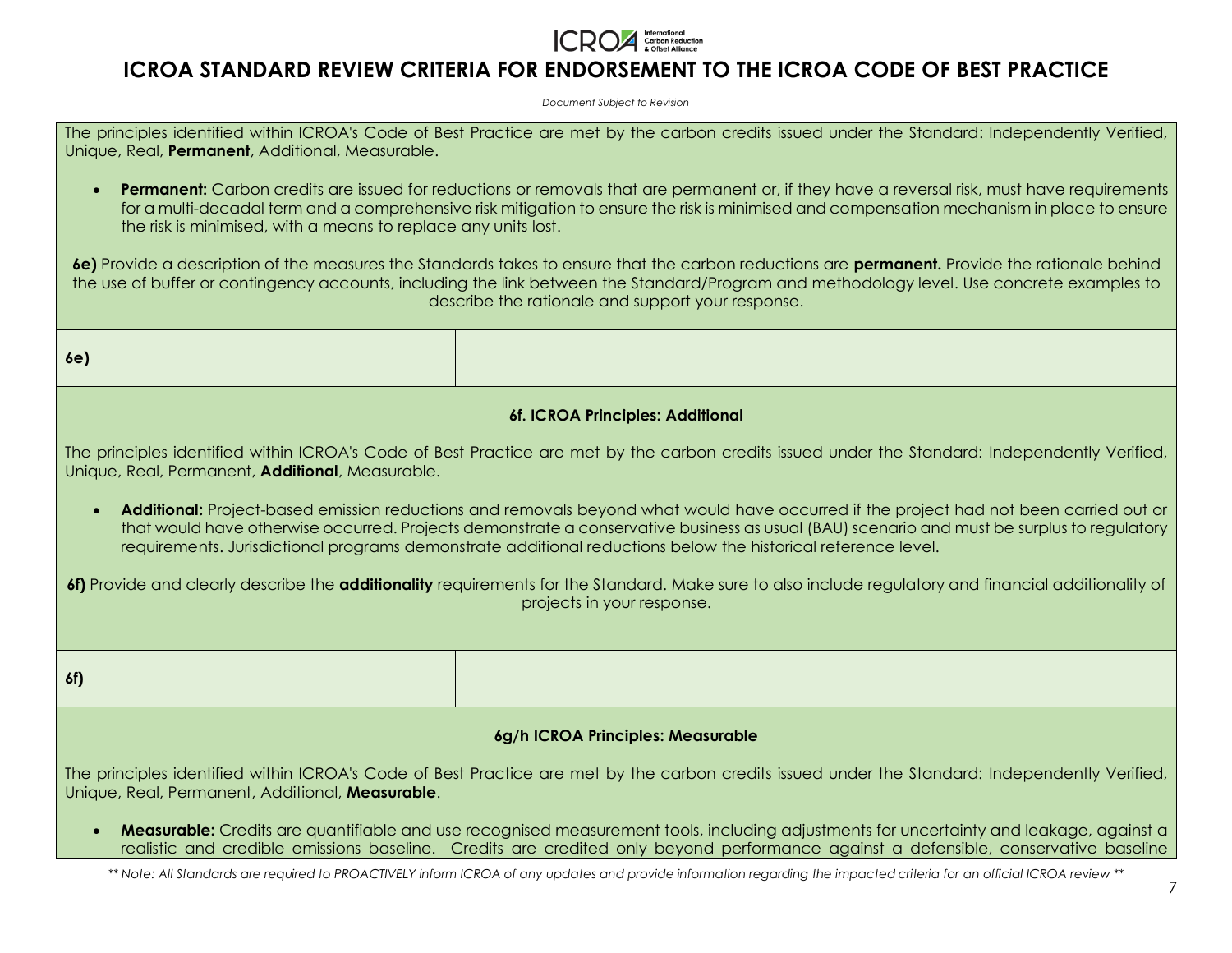

*Document Subject to Revision*

estimate of emissions that assumes the BAU trajectory in the absence of the activity. Baselines should be recalculated on a regular, conservative timeframe. Regarding the **avoidance of leakage**, the Standard has requirements for the project to demonstrate **leakage is minimal** and there should be no, or minimal additional or unintended emissions related to the project's implementation and operations. The risk of leakage is adequately assessed, mitigated and calculated considering any potential increase in emissions outside of the boundary, including taking appropriate deductions.

**6g)** Provide details regarding how the Standard monitors and avoids any **baselines** that lead to over crediting, any information/values regarding uncertainty as well as how are baselines reconciled over time.

**6h)** Provide a description with details on how the Standard explicitly eliminates or avoids leakage.

**6g)** 

**6h)** 

**7. Environmental and Social Impacts**

The program must have requirements to ensure that all projects and programs comprehensively address and mitigate all potential environmental and social risks:

- Standards must have **legal requirements** regarding the avoidance of environmental and social impacts are fulfilled.
- The '**Do No Harm'** Principle is fulfilled regarding environmental and social impacts.

**7a)** Describe the legal safeguards that are in place to prevent unintended environmental and social impacts.

**7a) 7b)** Provide details on the safeguards are in place to prevent unintended environmental and social impacts (*should also be included in the response regarding the public stakeholder consultation process in Item 3 - Governance*). Share how small holders engaged proactively and fairly as well as how technology used responsibly to not displace jobs for people, especially in developing countries.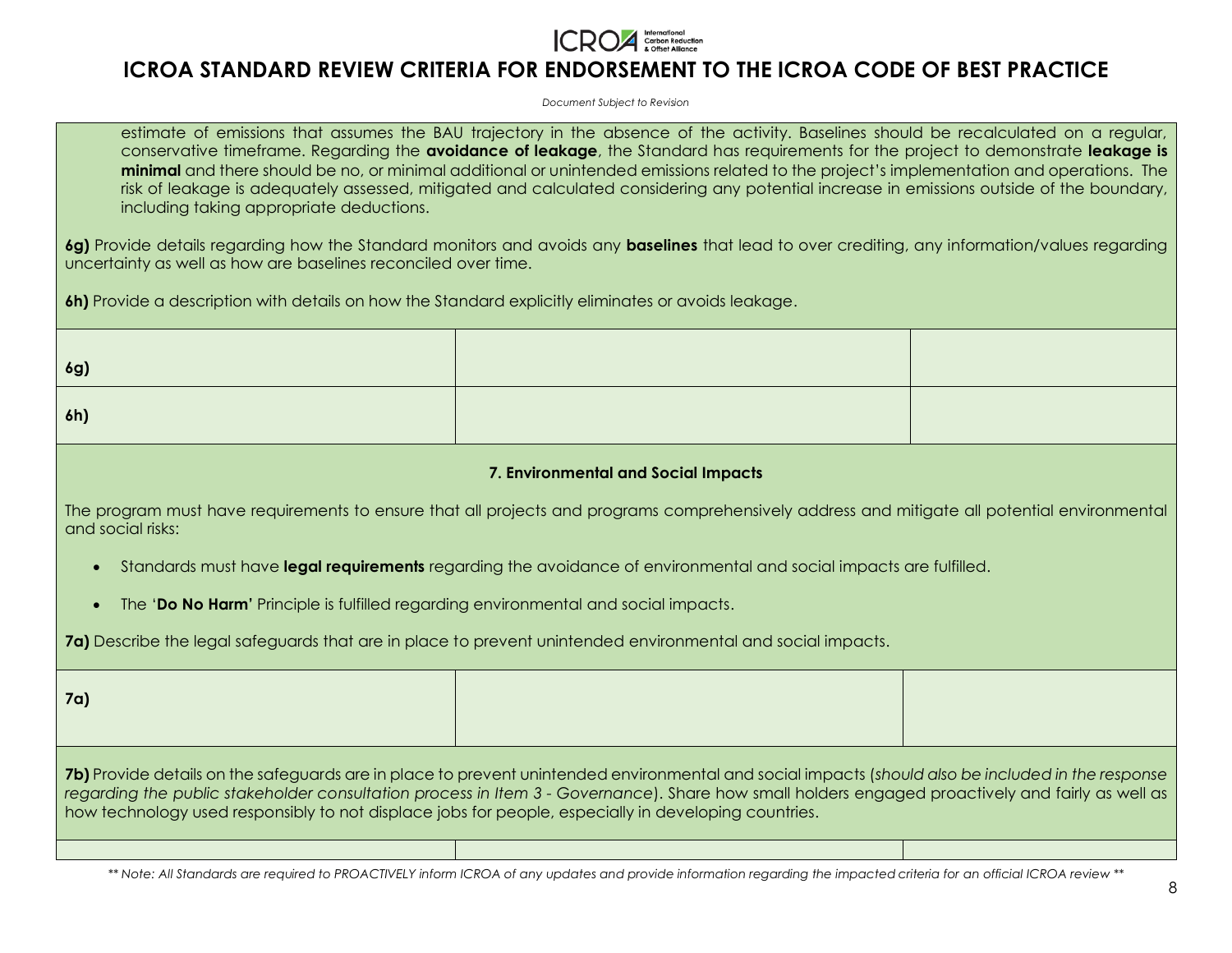

*Document Subject to Revision*

| 7 <sub>b</sub>                                                                                                                                                                                                                                                                                                                                                                                                                                    |                                            |  |  |
|---------------------------------------------------------------------------------------------------------------------------------------------------------------------------------------------------------------------------------------------------------------------------------------------------------------------------------------------------------------------------------------------------------------------------------------------------|--------------------------------------------|--|--|
|                                                                                                                                                                                                                                                                                                                                                                                                                                                   |                                            |  |  |
|                                                                                                                                                                                                                                                                                                                                                                                                                                                   |                                            |  |  |
|                                                                                                                                                                                                                                                                                                                                                                                                                                                   |                                            |  |  |
|                                                                                                                                                                                                                                                                                                                                                                                                                                                   |                                            |  |  |
|                                                                                                                                                                                                                                                                                                                                                                                                                                                   |                                            |  |  |
|                                                                                                                                                                                                                                                                                                                                                                                                                                                   | 8. Consideration of Important Stakeholders |  |  |
| During the Standards' development and public stakeholder consultations, industry stakeholders and local stakeholders are considered, highly linked<br>to the UN Sustainable Development Goals (additional benefits beyond emissions reductions or removals).                                                                                                                                                                                      |                                            |  |  |
| 8a) Describe how industry stakeholders' views were considered during the Standard's development.                                                                                                                                                                                                                                                                                                                                                  |                                            |  |  |
| 8a)                                                                                                                                                                                                                                                                                                                                                                                                                                               |                                            |  |  |
| 8b) Describe how local stakeholders' views were considered during the Standard's development. Detail the following (as a minimum):<br>How revenues are shared with the local stakeholders to improve livelihoods.<br>How diversified economic livelihood programs empower local people and communities.<br>The percentage of the investment goes to the local people and communities on the ground doing the work.                                |                                            |  |  |
| 8b)                                                                                                                                                                                                                                                                                                                                                                                                                                               |                                            |  |  |
| 9. Innovative Approach and Market Share                                                                                                                                                                                                                                                                                                                                                                                                           |                                            |  |  |
| The standard is innovative and has or could reasonably be expected to develop relevant market share for impact. ICROA gives preference to<br>Standards that bring new and innovative qualities to the voluntary carbon market, and discourages those that are minor variants of existing<br>Standards to prevent Standard proliferation and market confusion. It is not the intent of ICROA to pick winners in the Standards space, and therefore |                                            |  |  |